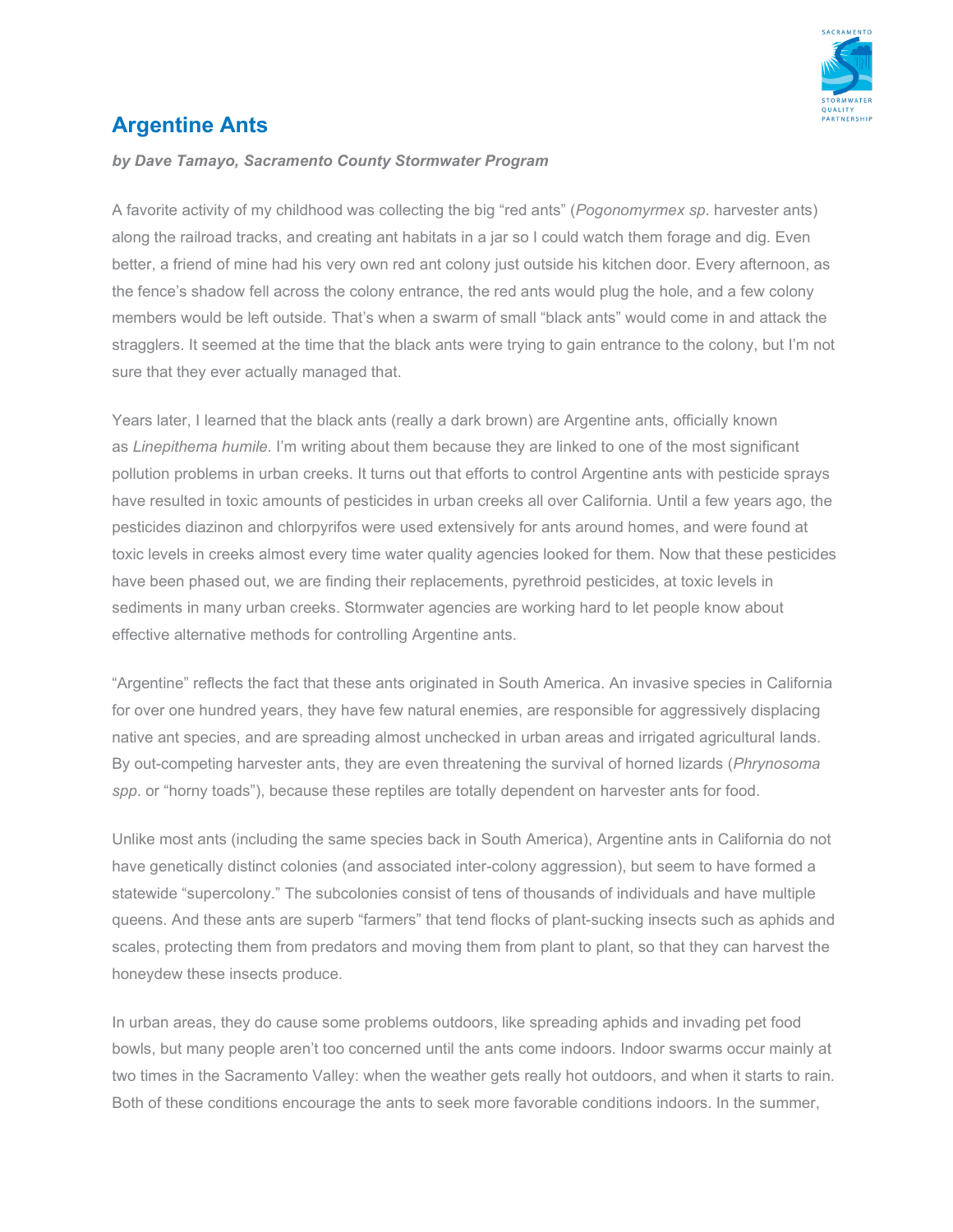

they run out of honeydew outdoors and come indoors looking for food and water. In the winter, they are seeking shelter from rain and cold. Sometimes, in addition to the thousands of workers (about 1/8″ long), you will see a few larger (1/4″) individuals, which are queens. When you see the queens, that means that they are looking to relocate the colony, or to "bud off" a new colony.

I really like insects, but I draw the line at the familiar black swarm covering virtually every square inch of the kitchen counter. So what will really work to get them out and keep them out of the house? Fortunately, ant control information resources are readily available, many of which are listed [here,](https://www.beriverfriendly.net/ControllingAnts/) and these can provide a lot of detail that we can't get into here. But here are some basic tips gleaned from those sites

First of all, spraying insecticides on ants indoors may kill those that you can see (less than 10 percent of the colony), but it is not an effective strategy for long term control, and results in unnecessary pesticide exposure for you. Likewise, spraying the perimeter of your home on monthly basis for "prevention" is also unnecessary, and not the most effective method to control ants. In fact, outdoor perimeter spraying for ants is the primary source of pesticide toxicity in local urban creeks.

The best method for immediate relief from the swarm in your kitchen is to use a spray of soap and water to clean them up. Regular dish soap or citrus cleaner work extremely well.

To reduce future infestations, clean up food and water sources that are attractive to them. Ant scouts are very effective at finding food scraps and leading a column of workers to them.

Exclude ants from your home by finding and sealing the cracks and holes where the trails are coming in. They will look for alternate routes, so this may take some patience and persistence.

Reduce habitat and food sources outside your home. Mulches can be great for plant and soil health, but some are also a favorite nesting site for Argentine ants, so avoid having mulching right next to the house. Excluding ants from trees and shrubs with Tanglefoot (super-sticky gooey stuff available at some nurseries) can reduce access to honeydew producers, which will help limit the size of the colonies in your yard. And you can buy or devise a water or Tanglefoot barrier to keep them away from pet food.

Some people choose to use insecticidal baits that are designed for ants, and they can be very effective while using a small fraction of the amount of pesticides that a spray would contain. Properly formulated baits work on a delayed action so that the workers carry the pesticide back to the nest and spread it among the colony before they die. Baits must be placed in out-of-the-way places. Properly placed, precontainerized baits will also reduce the chance of people coming in contact with the pesticide, or the pesticide being washed away down the storm drain.